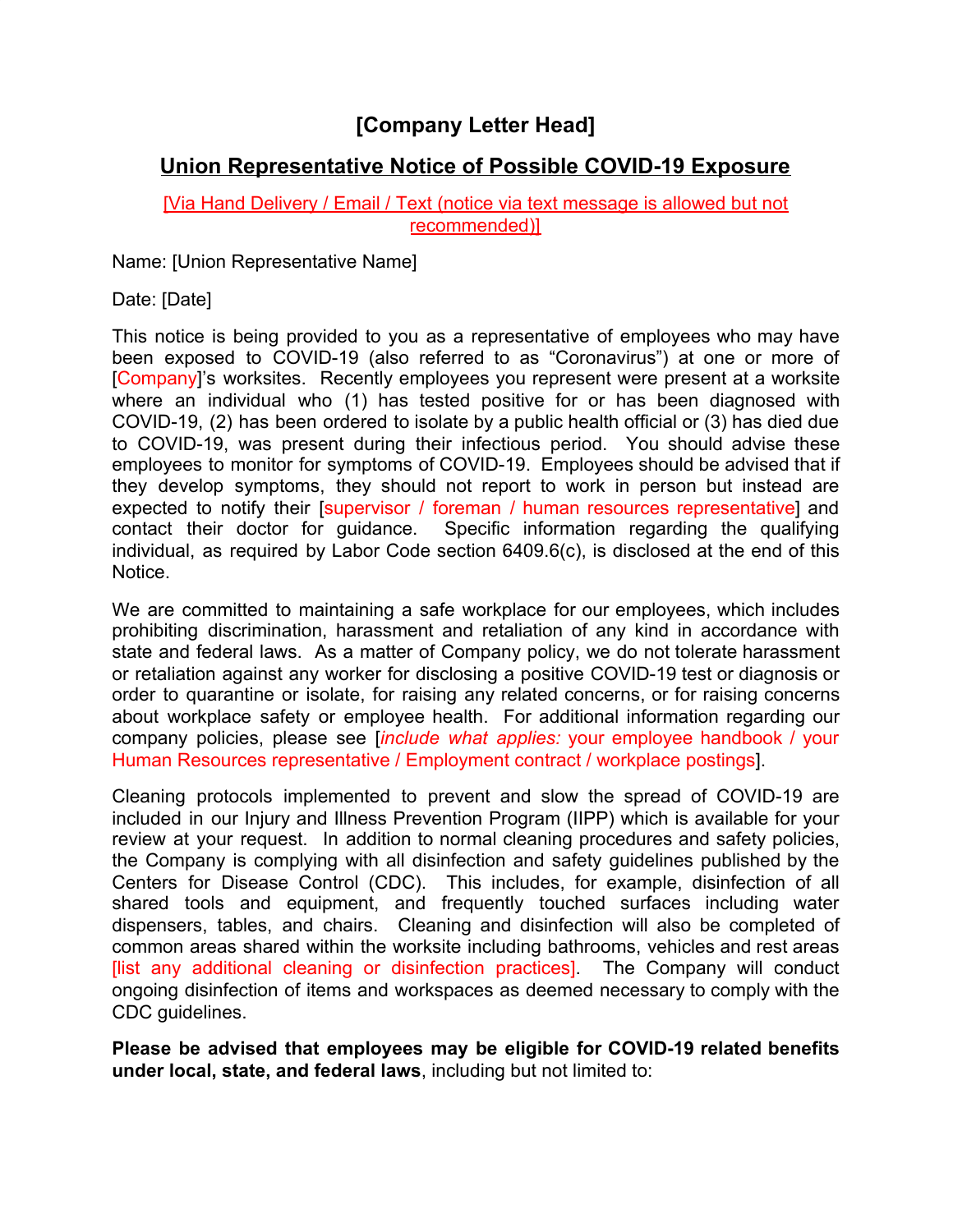- Federal Emergency Paid Sick Leave under the federal Families First Coronavirus Response Act.
- Expanded Paid Family & Medical Leave under the federal Families First Coronavirus Response Act.
- California COVID-19 Supplemental Paid Sick Leave for Food Sector Workers.
- California COVID-19 Supplemental Paid Sick Leave.
- Any available Company paid sick leave you might have under California Paid Sick Leave.
- Any available Company provided paid sick leave.
- Leave available under negotiated leave provisions.
- Company Workers' Compensation Benefits.
- The Labor and Workforce Development Agency (LWDA) has a list of available benefits for workers impacted by COVID-19 that may be a useful resource in determining what benefits are available. The list can be accessed by clicking **[here,](https://www.labor.ca.gov/coronavirus2019/#chart)** or at this address: https://www.labor.ca.gov/coronavirus2019/#chart**.**
- [Employers should update this as we enter 2021 to include other COVID-19 related benefits that apply, including local ordinances, extension of existing benefits that are set to expire December 31, 2020, and enactment of additional benefits.]

In addition to the benefits listed above, there are many State, Federal and Local resources and programs available for emergency financial, housing, food and health care assistance, disability insurance and unemployment insurance. If you or the employees you represent have any concerns about workplace health and safety issues, including questions related to COVID-19 risks, benefits for which they might be eligible, and their protections against discrimination, harassment and retaliation, please contact [human resources representative / supervisor].

## **Qualifying Individual Disclosure <sup>1</sup>**

Notice has been provided to you, as the employee presentative, of the presence of a qualifying individual at a worksite where employees you represent were performing work for [Company]. Pursuant to Labor Code Section 6409.6(c), the following information is provided regarding the qualifying individual to the extent it is applicable and known to the Company:

Employee's Name: Employee's Job Title: Date of onset of illness: Location where the illness occurred: Description of the Illness: Number of days the employee has been away from work:

 $<sup>1</sup>$  Attention: This section contains information relating to employee health and must be used in a manner</sup> that protects the confidentiality of employees to the extent possible.